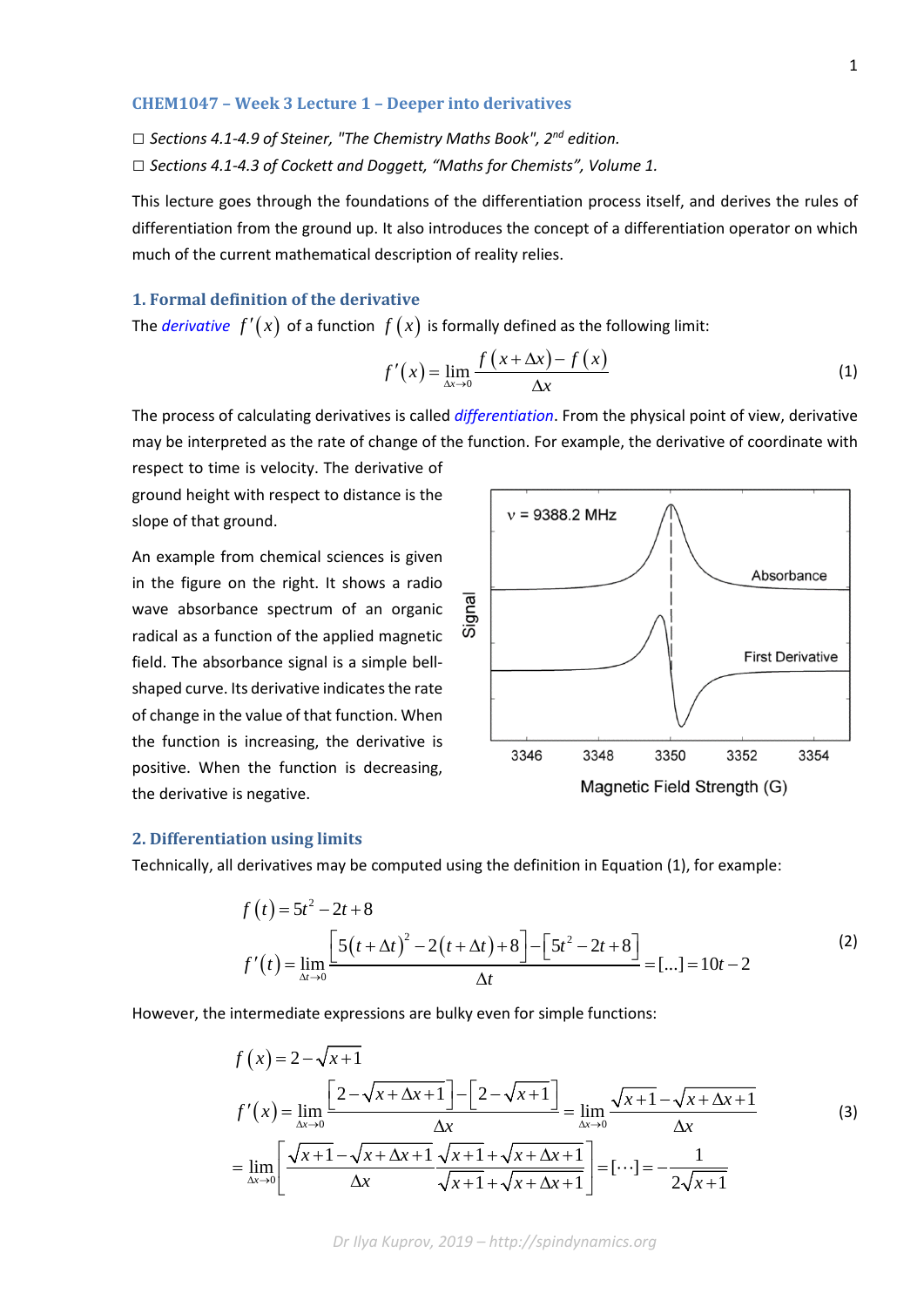It is therefore common practice to simply memorise a set of differentiation rules, and to use those rules for calculating derivatives. We will now derive these rules from Equation (1).

#### **3. Derivatives of sums and multiples**

The rules for sums and multiples are easy. The derivative of a sum is a sum of derivatives:

$$
\[f\left(x\right) + g\left(x\right)\] = \lim_{\Delta x \to 0} \frac{\[f\left(x + \Delta x\right) + g\left(x + \Delta x\right)\] - \[f\left(x\right) + g\left(x\right)\]}{\Delta x} = \lim_{\Delta x \to 0} \frac{f\left(x + \Delta x\right) - f\left(x\right)}{\Delta x} + \lim_{\Delta x \to 0} \frac{g\left(x + \Delta x\right) - g\left(x\right)}{\Delta x} = f'\left(x\right) + g'\left(x\right) \tag{4}
$$

Constant multipliers can be taken out of the differentiation operation:

$$
\[ \alpha f(x) \]' = \lim_{\Delta x \to 0} \frac{\alpha f(x + \Delta x) - \alpha f(x)}{\Delta x} = \alpha \lim_{\Delta x \to 0} \frac{f(x + \Delta x) - f(x)}{\Delta x} = \alpha \left[ f(x) \right]' \tag{5}
$$

This applies equally to real and complex numbers.

## **4. Formal derivation of product, quotient and chain rules**

To derive the differentiation rule for a product of functions, we need to make a few preliminary observations. The limit definition of the derivative:

$$
f'(x) = \lim_{\Delta x \to 0} \frac{f(x + \Delta x) - f(x)}{\Delta x}
$$
 (6)

holds strictly for infinitely small values of ∆*x* . For finite values of ∆*x* we would have:

$$
f'(x) = \frac{f(x + \Delta x) - f(x)}{\Delta x} + \varphi(x, \Delta x)
$$
 (7)

where the unknown function  $\varphi(x, \Delta x)$  goes to zero when  $\Delta x$  goes to zero. After rearranging this formula to make  $f(x + \Delta x)$  the subject, we obtain:

$$
f(x + \Delta x) = f(x) + f'(x)\Delta x - \varphi(x, \Delta x)\Delta x
$$
 (8)

If we take some other function  $g(x)$  and perform a similar treatment, we would obtain:

$$
g(x + \Delta x) = g(x) + g'(x)\Delta x - \psi(x, \Delta x)\Delta x
$$
\n(9)

with some other unknown function  $\psi(x, \Delta x)$  which also goes to zero when  $\Delta x$  goes to zero. Now, for the derivative of the product of  $f(x)$  and  $g(x)$ :

$$
\left[f(x)g(x)\right]' = \lim_{\Delta x \to 0} \frac{f(x + \Delta x)g(x + \Delta x) - f(x)g(x)}{\Delta x} =
$$
\n
$$
= \lim_{\Delta x \to 0} \frac{\left[f(x) + f'(x)\Delta x - \varphi(x,\Delta x)\Delta x\right]\left[g(x) + g'(x)\Delta x - \psi(x,\Delta x)\Delta x\right] - f(x)g(x)}{\Delta x} =
$$
\n
$$
= \lim_{\Delta x \to 0} \frac{f'(x)g(x)\Delta x + f(x)g'(x)\Delta x + [\dots]}{\Delta x} = f'(x)g(x) + f(x)g'(x)
$$
\n(10)

where all terms in square brackets [...] have a zero limit when ∆*x* goes to zero (inspect them as an exercise). Therefore, the *[product rule](https://en.wikipedia.org/wiki/Product_rule)* is:

$$
\[f\left(x\right)g\left(x\right)\] = f'\left(x\right)g\left(x\right) + f\left(x\right)g'\left(x\right) \tag{11}
$$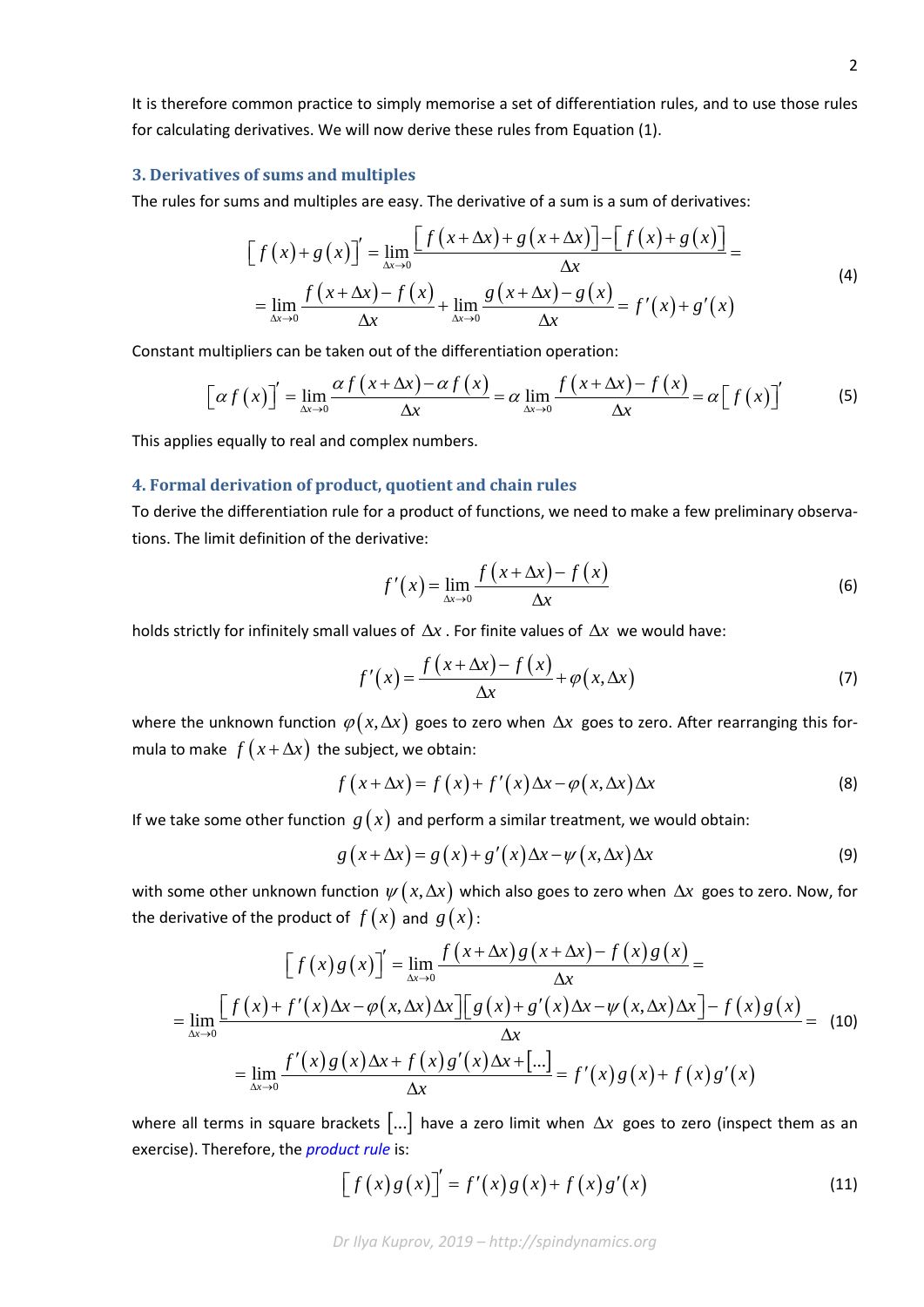A similar procedure (Appendix A) for a ratio of two functions produces the *[quotient rule](https://en.wikipedia.org/wiki/Quotient_rule)*:

$$
\left[\frac{f(x)}{g(x)}\right]' = \frac{f'(x)g(x) - f(x)g'(x)}{g(x)^2}
$$
\n(12)

A page of mathematics (Appendix B) along similar lines results in the *[chain rule](https://en.wikipedia.org/wiki/Chain_rule)*:

$$
\frac{d}{dx}f[g(x)]=f'[g(x)]g'(x)
$$
\n(13)

You are expected to memorize Equations (11)-(13) and to understand their derivation.

### **5. Derivatives of common functions**

This section contains a boring enumeration of common function derivatives. The simplest case is the derivative of a constant:

$$
\left[\alpha\right]' = \lim_{\Delta x \to 0} \frac{\alpha - \alpha}{\Delta x} = 0 \tag{14}
$$

The next most popular function is the linear function:

$$
f(x) = ax + b \tag{15}
$$

We can already handle sums and constants, and so the question is about the derivative of *x* :

$$
\[x\]' = \lim_{\Delta x \to 0} \frac{x + \Delta x - x}{\Delta x} = \lim_{\Delta x \to 0} \frac{\Delta x}{\Delta x} = 1\tag{16}
$$

The next step on the difficulty ladder is a polynomial, or rather its individual terms that contain powers of *x* . We can use the product rule here:

$$
\left[x^{n}\right]' = \left[xx^{n-1}\right]' = \left[x\right]'x^{n-1} + x\left[x^{n-1}\right]' = x^{n-1} + x\left[x^{n-1}\right]'\tag{17}
$$

This is a recursively defined sequence. We know from Equation (16) that  $\lceil x \rceil = 1$ , therefore:

$$
\begin{aligned}\n\left[x\right]' &= 1\\ \n\left[x^2\right]' &= x + x\left[x\right]' = 2x\\ \n\left[x^3\right]' &= x^2 + x\left[x^2\right]' = x^2 + x\left[2x\right] = 3x^2\\ \n\left[x^4\right]' &= x^3 + x\left[x^3\right]' = x^3 + x\left[3x^2\right] = 4x^3\n\end{aligned}
$$
\n(18)

and so on. It is easy to see by direct inspection that  $\left[x^n\right]' = nx^{n-1}$  . This formula is also valid for negative and fractional powers (prove this as an exercise).

The limit definition of the derivative may be applied to all elementary functions. The result is a table that you are expected to memorize:

| <b>Function</b> | <b>Derivative</b> |
|-----------------|-------------------|
| $c$ (constant)  | $\mathbf{\Omega}$ |
| $x^n$           | $nx^{n-1}$        |
| $e^{x}$         | $e^{x}$           |
| $a^x$           | $a^x \ln a$       |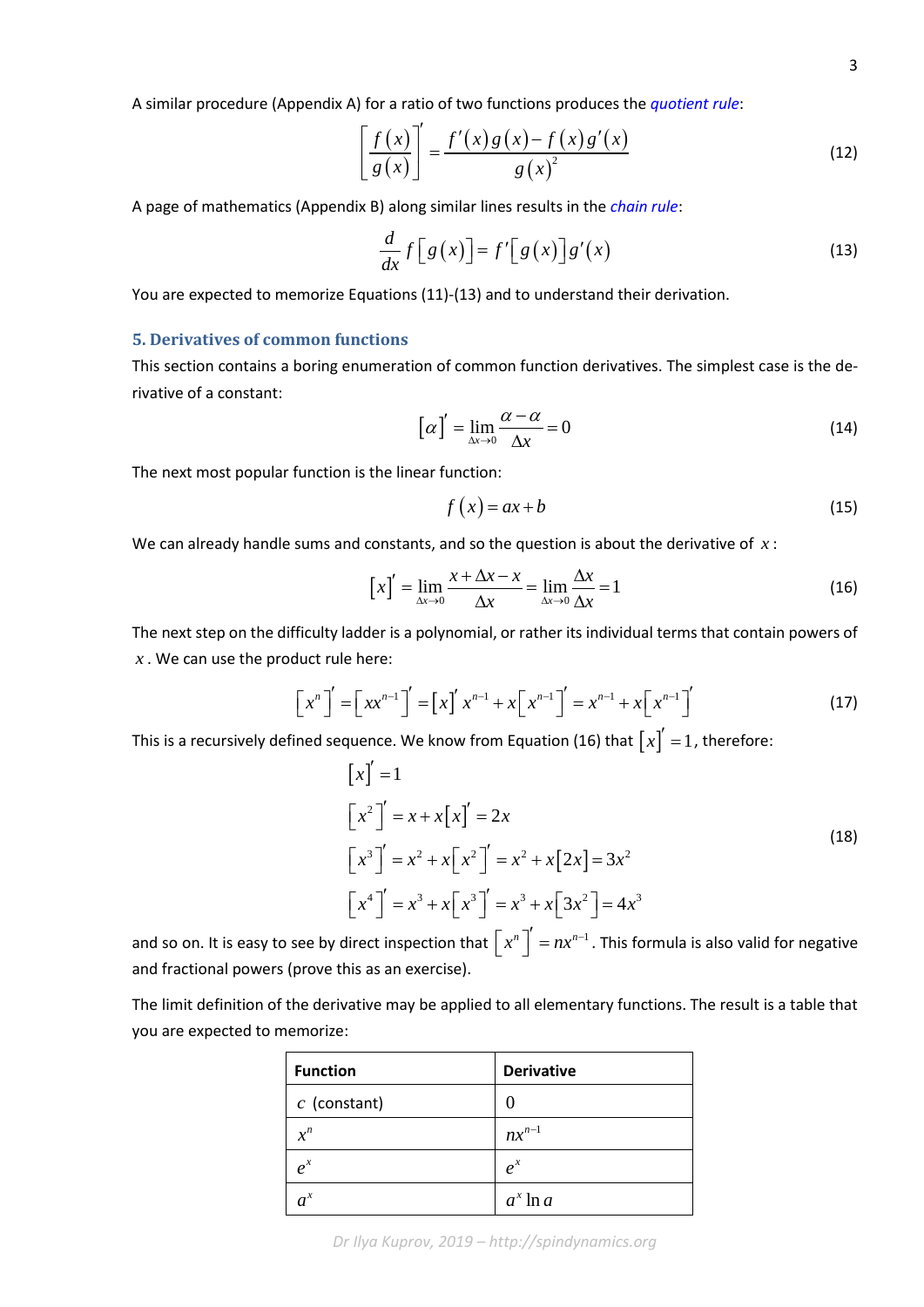| $\sin x$   | $\cos x$      |
|------------|---------------|
| $\cos x$   | $-\sin x$     |
| ln x       | 1/x           |
| $\log_b x$ | $1/(x \ln b)$ |

Together with Equations (11)-(13), this table makes it possible to differentiate most functions in chemistry and physics, for example:

$$
\left[\frac{\cos(x)\ln(x)}{x^2}\right]' = \frac{\left[\cos(x)\ln(x)\right]'x^2 - \cos(x)\ln(x)\left[x^2\right]'}{x^4} =
$$

$$
= \frac{\left(\left[\cos(x)\right]'\ln(x) + \cos(x)\left[\ln(x)\right]'\right)x^2 - 2x\cos(x)\ln(x)}{x^4} =
$$

$$
= \frac{\left(-\sin(x)\ln(x) + \frac{\cos(x)}{x}\right)x^2 - 2x\cos(x)\ln(x)}{x^4} = \frac{(1 - 2\ln(x))\cos(x)}{x^3} - \frac{\sin(x)\ln(x)}{x^2}
$$

A lot of practice is required before such calculations become easy and natural.

## **6. Alternative notations for the derivative**

The definition of the derivative involves the increment of the function divided by the increment of the argument. This suggests an alternative notation for the derivative that will be useful later because it can actually be interpreted as a fraction:

$$
g'(x) \equiv \frac{dg(x)}{dx} \equiv \frac{d}{dx} g(x)
$$
 (19)

The  $d/dx$  prefix is called *[differentiation operator](https://en.wikipedia.org/wiki/Differential_operator)*. It is an instruction to calculate the derivative of whatever occurs in front, in the same sense as the prime symbol is an instruction to compute the derivative of whatever comes before it. In this notation, the problem we have just solved above would be

$$
\frac{d}{dx}\left[\frac{\cos(x)\ln(x)}{x^2}\right]
$$

We will see more of this notation when we consider integrals and differential equations. A less common notation used in physics for derivatives with respect to time is  $\dot{g}(t) \equiv g'(t) \equiv dg(t)/dt$ .

One particular task that is simplified by the use of  $df/dx$  notation is computing derivatives for inverse functions. If the derivative of some complicated function  $y = f(x)$  is

$$
\frac{dy}{dx} = f'(x) \tag{20}
$$

then the derivative of the corresponding inverse function  $x = f^{-1}( y )$  is

$$
\frac{dx}{dy} = \frac{1}{f'(x)} = \frac{1}{f'(f^{-1}(y))}
$$
\n(21)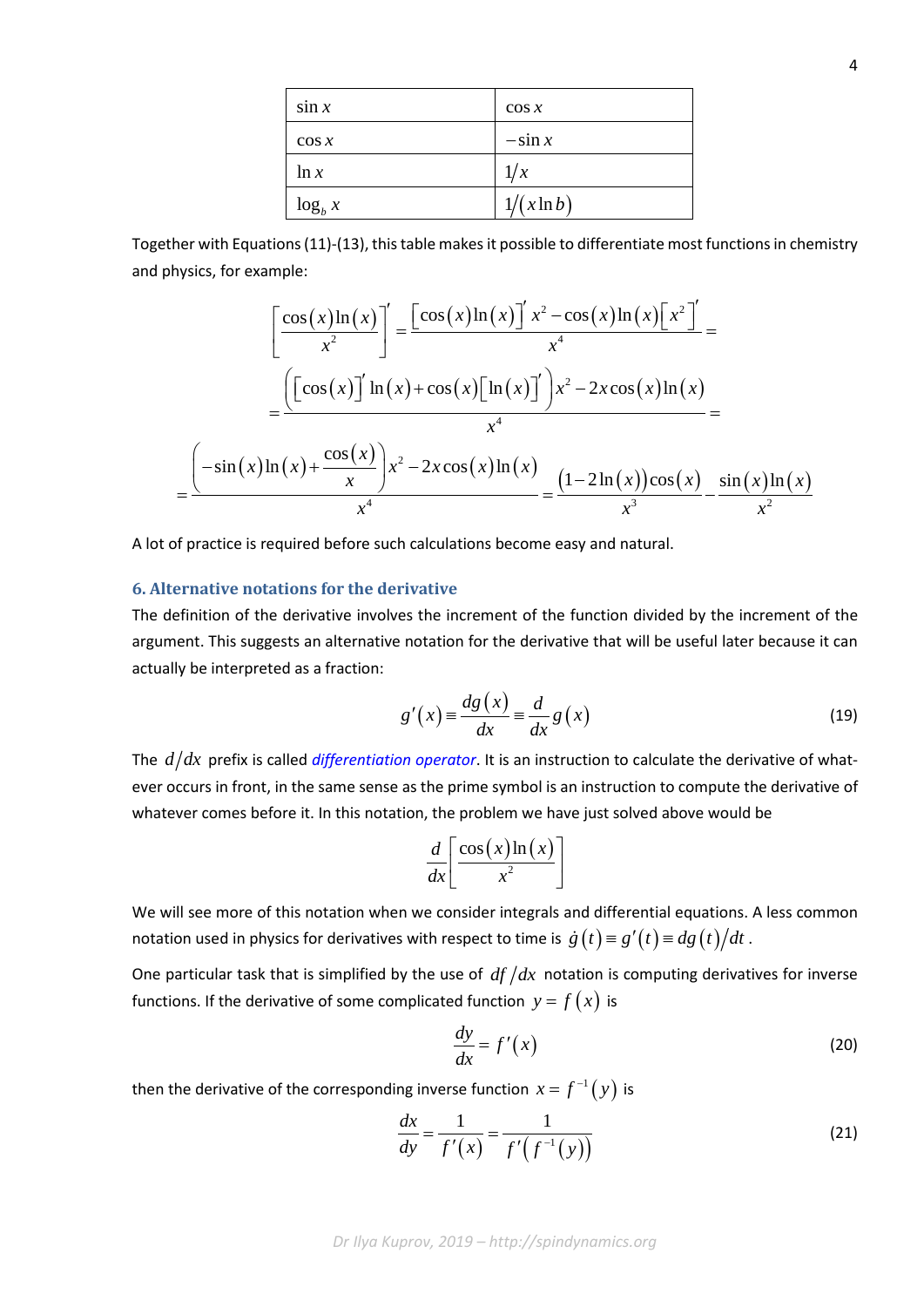# **Appendix A – Derivation of the quotient rule**

The problem of differentiating the ratio of two functions may be simplified by using the product rule:

$$
\left[\frac{f(x)}{g(x)}\right]' = \left[f(x)\frac{1}{g(x)}\right]' = f'(x)\frac{1}{g(x)} + f(x)\left[\frac{1}{g(x)}\right]'
$$
\n(22)

Now the question is reduced to finding out what the derivative of  $1/g(x)$  is. That is quite easy:

$$
\left[\frac{1}{g(x)}\right]' = \lim_{\Delta x \to 0} \left[\frac{1}{\Delta x} \left(\frac{1}{g(x + \Delta x)} - \frac{1}{g(x)}\right)\right] = \lim_{\Delta x \to 0} \left[\frac{1}{\Delta x} \left(\frac{g(x) - g(x + \Delta x)}{g(x + \Delta x)g(x)}\right)\right] = -\lim_{\Delta x \to 0} \left[\frac{g(x + \Delta x) - g(x)}{\Delta x} - \frac{1}{g(x + \Delta x)g(x)}\right] = -\frac{g'(x)}{g(x)^2}
$$
\n(23)

We can now continue the simplification of Equation (22):

$$
\left[\frac{f(x)}{g(x)}\right]' = f'(x)\frac{1}{g(x)} - f(x)\frac{g'(x)}{g(x)^2} = \frac{f'(x)g(x) - f(x)g'(x)}{g(x)^2}
$$
(24)

Therefore, the rule for differentiation of fractions is:

$$
\left[\frac{f(x)}{g(x)}\right]' = \frac{f'(x)g(x) - f(x)g'(x)}{g(x)^2} \tag{25}
$$